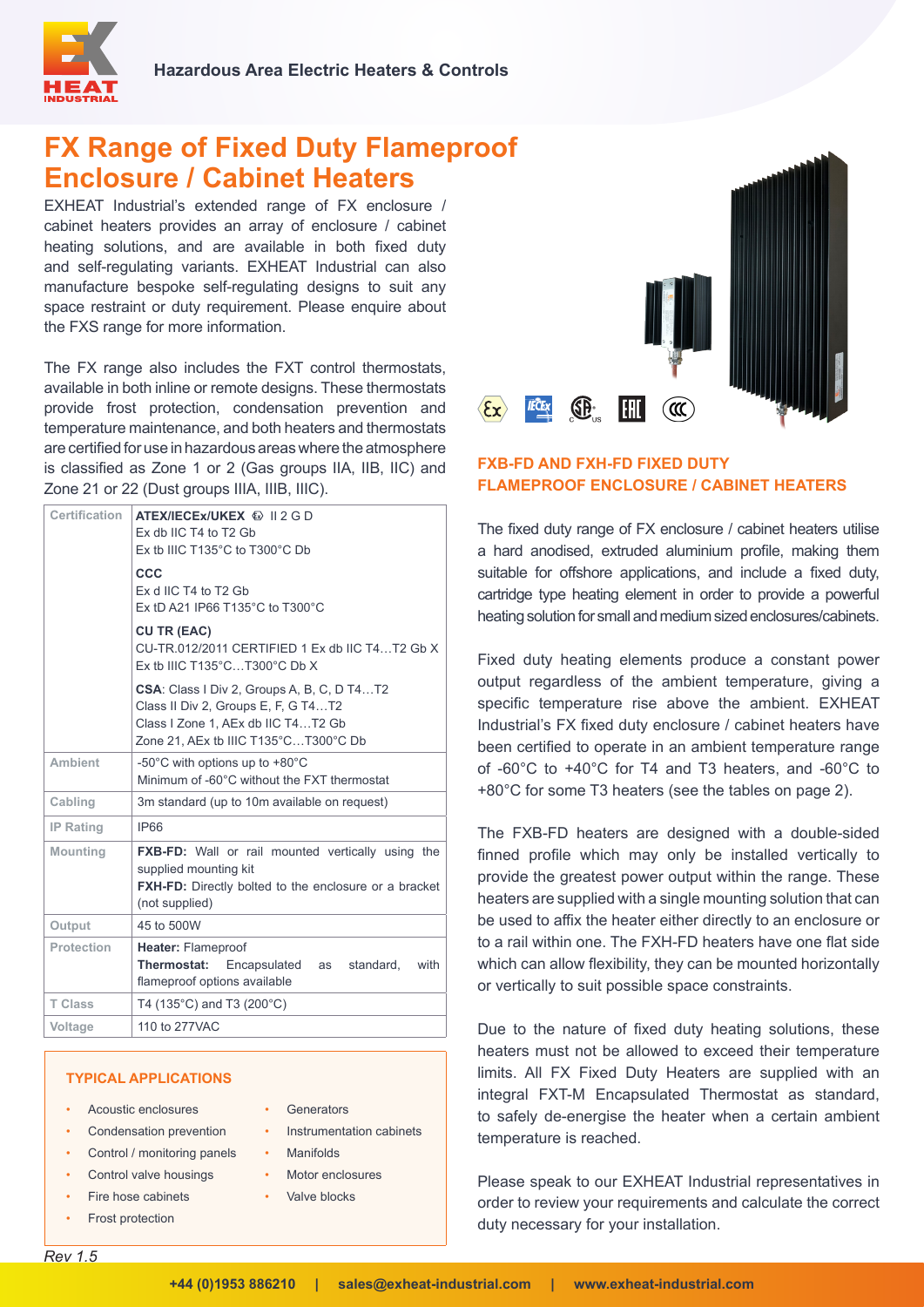





| Fixed Duty Double-Finned Enclosure / Cabinet Heaters<br><b>FXB-FD</b> |                      |                      |                                  |       |                     |              |
|-----------------------------------------------------------------------|----------------------|----------------------|----------------------------------|-------|---------------------|--------------|
| <b>Power</b>                                                          | Voltage *            | <b>T Class</b>       | <b>Ambient</b>                   | Dim A | Weight <sup>+</sup> | <b>Stock</b> |
| 100W                                                                  | 110-120V<br>230-240V | T <sub>3</sub><br>T4 | $80^{\circ}$ C<br>$40^{\circ}$ C | 225mm | 3.2kg               | Yes          |
| 200W                                                                  | 110-120V<br>230-240V | T <sub>3</sub><br>T4 | $80^{\circ}$ C<br>$40^{\circ}$ C | 225mm | 3.2kg               | Yes          |
| 250W                                                                  | 110-120V<br>230-240V | T <sub>3</sub><br>T4 | $80^{\circ}$ C<br>$40^{\circ}$ C | 325mm | 4.5kg               | Yes          |
| 350W                                                                  | 110-120V<br>230-240V | T <sub>3</sub>       | $40^{\circ}$ C                   | 225mm | 3.2kg               | <b>Yes</b>   |
| 400W                                                                  | 110-120V<br>230-240V | T <sub>3</sub>       | $40^{\circ}$ C                   | 325mm | 4.5kg               | Yes          |
| 500W                                                                  | 110-120V<br>230-240V | T <sub>3</sub>       | $40^{\circ}$ C                   | 325mm | 4.5kg               | Yes          |

Heaters are based on a nominal 120V and 240V with +0/-10% voltage tolerance on most models.

254V (+0/10%) and 277V (+0/10%) are available as a custom design which require special cartridge elements, pricing and lead time will vary. † Weight including 3m cable

Direct Current (DCV) is now available on request

Refer to IOM for recommended mounting distance between heater and enclosure wall.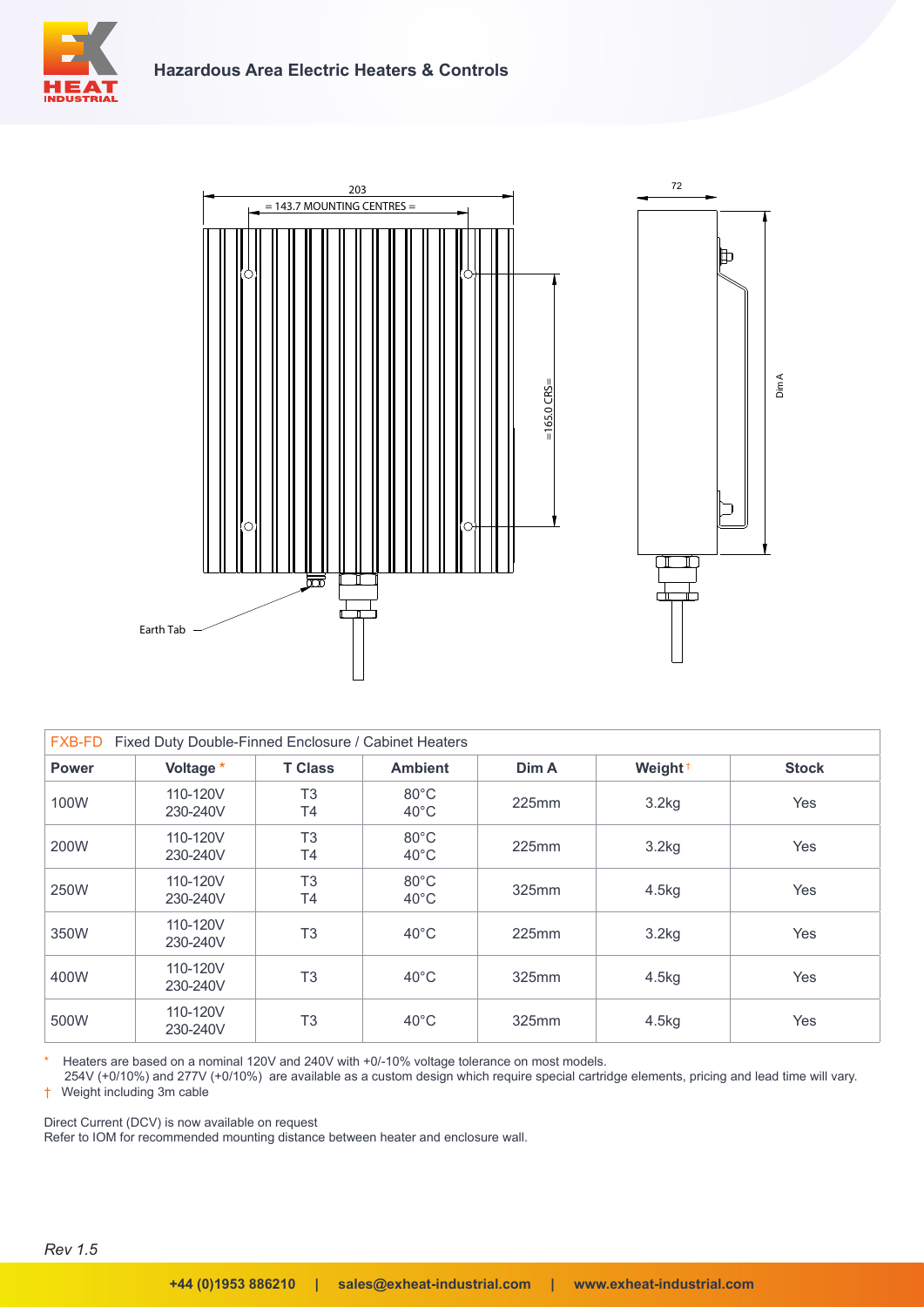



| FXH-FD<br>Fixed Duty 'Low Profile' Enclosure / Cabinet Heaters |                      |                             |                                  |                  |                  |                     |              |
|----------------------------------------------------------------|----------------------|-----------------------------|----------------------------------|------------------|------------------|---------------------|--------------|
| <b>Power</b>                                                   | Voltage *            | <b>T Class</b>              | <b>Ambient</b>                   | Dim A            | Dim B            | Weight <sup>+</sup> | <b>Stock</b> |
| 45W                                                            | 110-120V<br>230-240V | T <sub>3</sub><br><b>T4</b> | $80^{\circ}$ C<br>$40^{\circ}$ C | 90 <sub>mm</sub> | 95 <sub>mm</sub> | 0.7 <sub>kq</sub>   | Yes          |
| 85W                                                            | 110-120V<br>230-240V | T <sub>3</sub>              | $40^{\circ}$ C                   | 90 <sub>mm</sub> | 95 <sub>mm</sub> | 0.7 <sub>kq</sub>   | Yes          |
| 100W                                                           | 110-120V<br>230-240V | T <sub>3</sub><br><b>T4</b> | $80^{\circ}$ C<br>$40^{\circ}$ C | 225mm            | 206mm            | 2.1 <sub>kq</sub>   | Yes          |
| 200W                                                           | 110-120V<br>230-240V | T <sub>3</sub>              | $40^{\circ}$ C                   | 225mm            | 206mm            | 2.1kg               | Yes          |

Earth Tab

Heaters are based on a nominal 120V and 240V with +0/-10% voltage tolerance on most models.

254V (+0/10%) and 277V (+0/10%) are available as a custom design which require special cartridge elements, pricing and lead time will vary.

† Weight including 3m cable

Direct Current (DCV) is now available on request

Refer to IOM for recommended mounting distance between heater and enclosure wall.